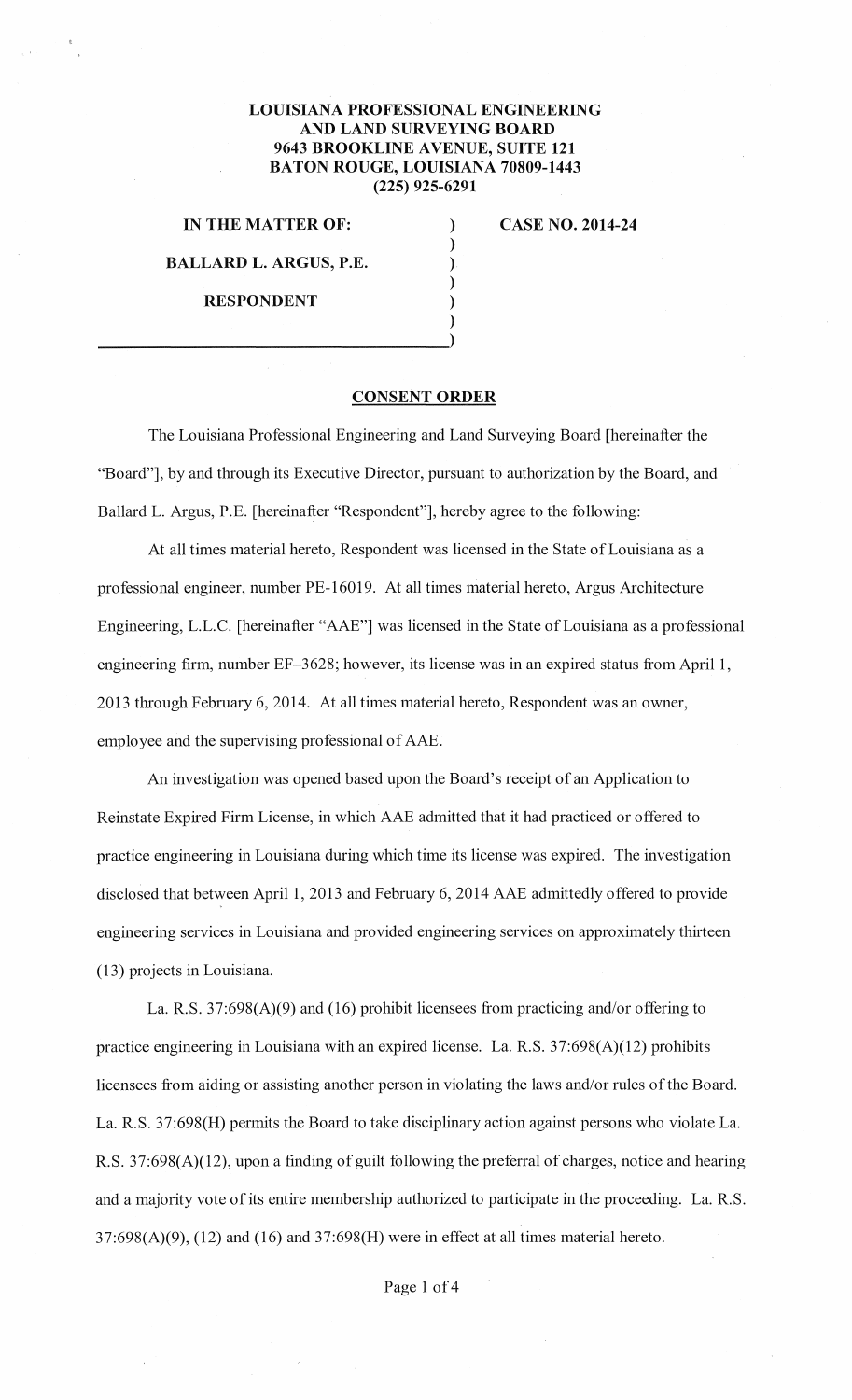It is undisputed that (a) AAE's license to practice and/or offer to practice engineering in Louisiana was in an expired status from April 1, 2013 through February 6, 2014, (b) during this time period AAE practiced and offered to practice engineering in Louisiana and (c) Respondent aided or assisted AAE in violating the laws and/or rules of the Board.

By letter dated August 6, 2014, the Board gave notice to Respondent that it was considering the preferral of charges against Respondent on the grounds that he may have violated La. R.S. 37:698(A)(12), relative to the aiding or assisting of another person in violating the laws and/or rules of the Board.

Wishing to dispense with the need for further disciplinary action and to conclude the instant proceeding without further delay and expense, for the purpose of this proceeding only, Respondent and the Board do hereby enter into this Consent Order, in which Respondent of his own free will consents to the issuance of a Consent Order by the Board, wherein Respondent agrees to (a) pay administrative costs of two hundred five and 791100 (\$205.79) dollars, (b) successfully complete the Board's online Louisiana Laws and Rules Quiz, (c) successfully complete the Board's online Louisiana Professionalism and Ethics Quiz and (d) the publication of this Consent Order on the Board's website and a summary of this matter in the Board's official journal, the *Louisiana Engineer and Surveyor Journal,* and the reporting of this matter to the National Council of Examiners for Engineering and Surveying (NCEES), identifying Respondent by name.

Respondent admits that his conduct as set forth above constitutes violations of the above referenced laws and/or rules as stated herein. Respondent acknowledges awareness of said laws and/or rules and states that he will comply with all applicable laws and rules henceforth. Respondent has been advised of his right to appeal; and he states affrrmatively that he has been afforded all administrative remedies due him under the law. Respondent further acknowledges awareness of the fact that the signed original of this Consent Order will remain in the custody of the Board as a public record and will be made available for public inspection and copying upon request.

Therefore, in consideration of the foregoing and by signing this Consent Order, Respondent does hereby waive his right to a hearing before the Board, to the presenting of evidence and witnesses on its behalf, to Findings of Fact and Conclusions of Law in this case, and to judicial review of this Consent Order.

Page 2 of 4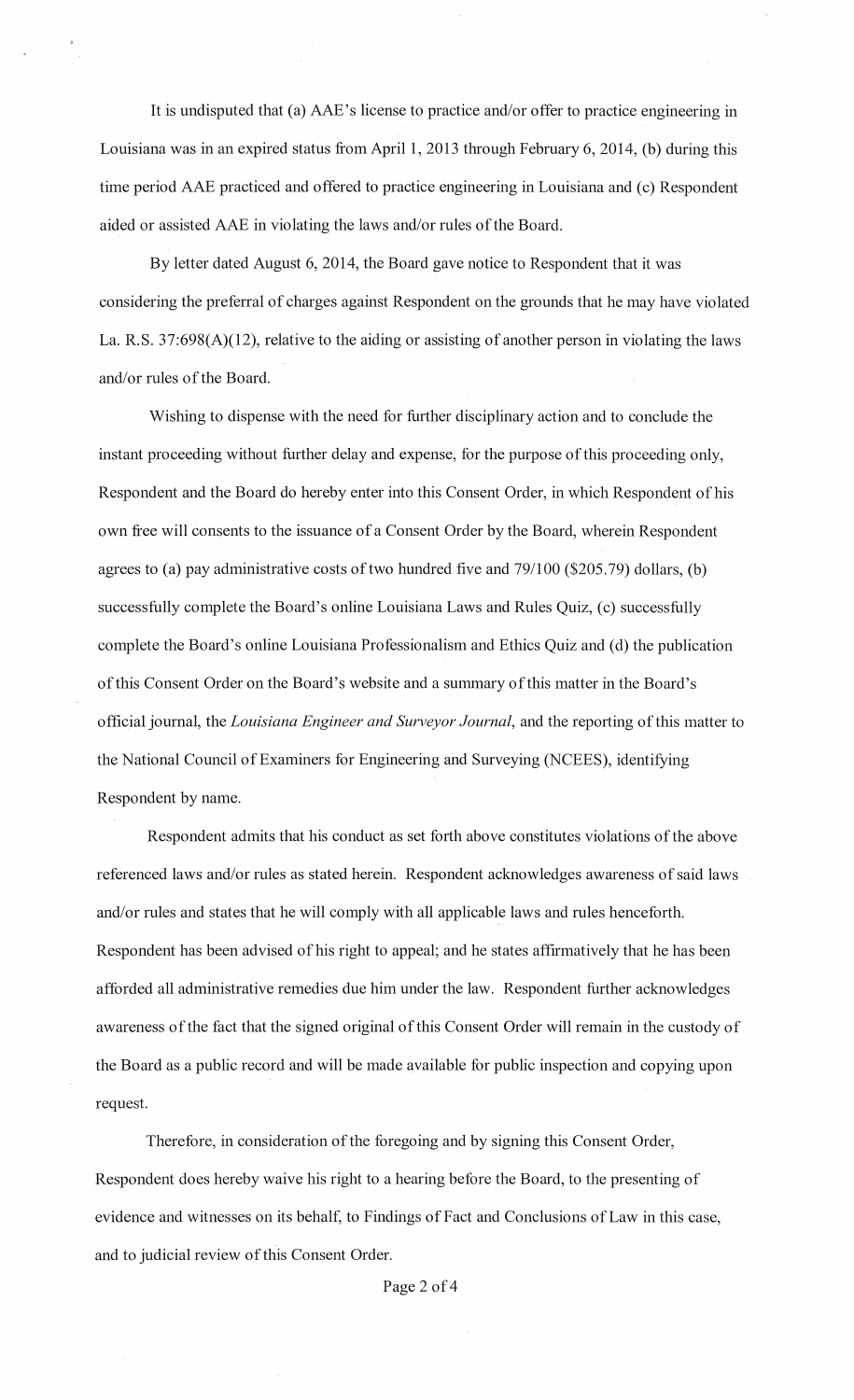Respondent hereby represents (a) that he fully understands the meaning and intent of this Consent Order, including but not limited to its final and binding effect, (b) that he has voluntarily entered into this Consent Order and that no other promise or agreement of any kind has been made to or with him by any person whatsoever to cause the execution of this instrument and (c) that the sanctions set forth in this Consent Order do not prevent the Board from taking further disciplinary or enforcement action against Respondent on matters not specifically addressed in this Consent Order.

WHEREFORE, the Louisiana Professional Engineering and Land Surveying Board and Respondent agree that:

1. Respondent shall pay administrative costs of two hundred five and 79/100 (\$205.79) dollars, which shall be tendered to the Board by certified check payable to the Board, due upon the signing of this Consent Order; and

2. Respondent shall successfully complete the Board's online Louisiana Laws and Rules Quiz with a score of 90% or higher and return it to the Board within sixty (60) days of the effective date of this Consent Order; and

3. Respondent shall successfully complete the Board's online Louisiana Professionalism and Ethics Quiz with a score of 90% or higher and return it to the Board within sixty (60) days of the effective date of this Consent Order; and

4. This Consent Order shall be published on the Board's website and a summary of this matter shall be printed in the official journal of the Board, the *Louisiana Engineer and Surveyor Journal,* and reported to the National Council of Examiners for Engineering and Surveying (NCEES), identifying Respondent by name; and

5. This Consent Order shall not become effective unless and until it is accepted and signed by and on behalf of the Board. Should the Board not accept and sign this Consent Order, it is agreed that presentation of this matter to the Board shall not prejudice the Board or any of its members, staff, attorneys or representatives from further participation, consideration, or resolution of any further proceedings herein.